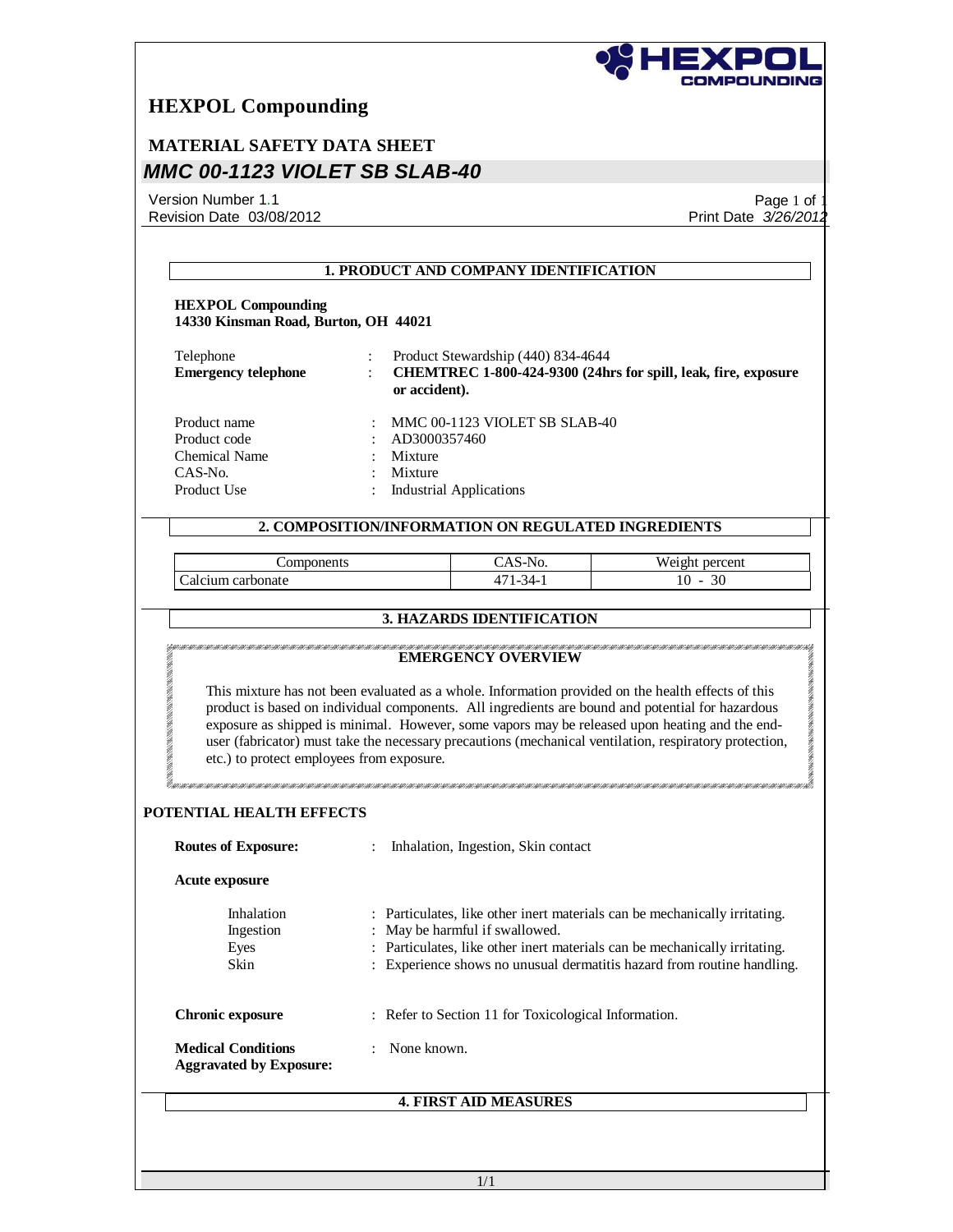

# **MATERIAL SAFETY DATA SHEET** *MMC 00-1123 VIOLET SB SLAB-40*

| Revision Date 03/08/2012                                                                                                              | Page 2 of $\ddagger$<br>Print Date 3/26/2012                                                                                                                                              |
|---------------------------------------------------------------------------------------------------------------------------------------|-------------------------------------------------------------------------------------------------------------------------------------------------------------------------------------------|
|                                                                                                                                       |                                                                                                                                                                                           |
| Inhalation                                                                                                                            | Move to fresh air in case of accidental inhalation of fumes from<br>overheating or combustion. When symptoms persist or in all cases of<br>doubt seek medical advice.                     |
| Ingestion                                                                                                                             | Do not induce vomiting without medical advice. When symptoms<br>persist or in all cases of doubt seek medical advice.                                                                     |
| Eyes                                                                                                                                  | Rinse immediately with plenty of water, also under the eyelids, for at<br>least 15 minutes. If eye irritation persists, seek medical attention.                                           |
| Skin                                                                                                                                  | Wash off with soap and plenty of water. If skin irritation persists<br>seek medical attention.                                                                                            |
|                                                                                                                                       | 5. FIRE-FIGHTING MEASURES                                                                                                                                                                 |
| Flash point                                                                                                                           | not applicable                                                                                                                                                                            |
| <b>Flammable Limits</b><br>Upper explosion limit<br>Lower explosion limit<br>Autoignition temperature<br>Suitable extinguishing media | not applicable<br>not applicable<br>not applicable<br>Water spray, Dry powder, Foam, Carbon dioxide (CO2).                                                                                |
| Special Fire Fighting<br>Procedures                                                                                                   | Fullface self-contained breathing apparatus (SCBA) used in positive<br>pressure mode should be worn to prevent inhalation of airborne<br>contaminants.                                    |
| Unusual Fire/Explosion<br>Hazards                                                                                                     | Carbon dioxide (CO2), carbon monoxide (CO), oxides of nitrogen<br>(NOx), other hazardous materials, and smoke are all possible.                                                           |
|                                                                                                                                       | <b>6. ACCIDENTAL RELEASE MEASURES</b>                                                                                                                                                     |
| Personal precautions                                                                                                                  | Wear appropriate personal protection during cleanup, such as<br>impervious gloves, boots and coveralls.                                                                                   |
| Environmental precautions                                                                                                             | Should not be released into the environment. The product should not<br>be allowed to enter drains, water courses or the soil.                                                             |
| Methods for cleaning up                                                                                                               | Clean up promptly by sweeping or vacuum. Package all material in<br>plastic, cardboard or metal containers for disposal. Refer to Section<br>13 of this MSDS for proper disposal methods. |
|                                                                                                                                       | 7. HANDLING AND STORAGE                                                                                                                                                                   |
| Handling                                                                                                                              | Take measures to prevent the build up of electrostatic charge. Heat<br>only in areas with appropriate exhaust ventilation.                                                                |
| Storage                                                                                                                               | Keep containers dry and tightly closed to avoid moisture absorption<br>and contamination. Keep in a dry, cool place.                                                                      |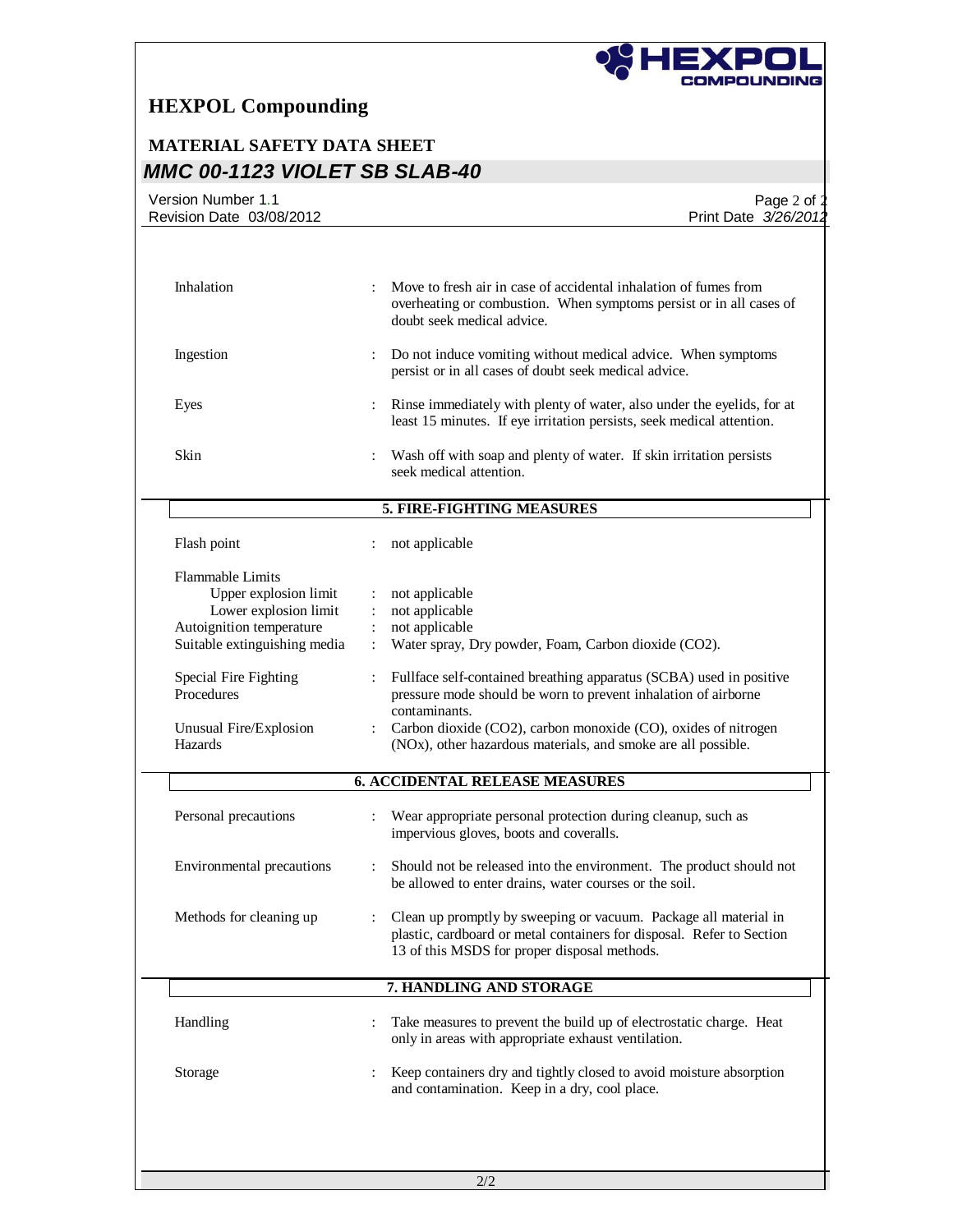

# **MATERIAL SAFETY DATA SHEET** *MMC 00-1123 VIOLET SB SLAB-40*

Version Number 1.1 Revision Date 03/08/2012

Page 3 of 3 Print Date *3/26/2012*

|                                                 | <b>8. EXPOSURE CONTROLS/PERSONAL PROTECTION</b>                                                                                                                                                                          |
|-------------------------------------------------|--------------------------------------------------------------------------------------------------------------------------------------------------------------------------------------------------------------------------|
| Respiratory protection                          | No personal respiratory protective equipment normally required when<br>handling the product itself. See "Engineering Measures" section<br>below for precautions to be taken when heating or processing this<br>material. |
| Eye/Face Protection                             | Safety glasses with side-shields                                                                                                                                                                                         |
| Hand protection                                 | Protective gloves                                                                                                                                                                                                        |
| Skin and body protection                        | Long sleeved clothing                                                                                                                                                                                                    |
| <b>Additional Protective</b><br><b>Measures</b> | Safety shoes                                                                                                                                                                                                             |
| General Hygiene<br>Considerations               | Handle in accordance with good industrial hygiene and safety<br>practice. Wash hands before breaks and at the end of workday.                                                                                            |
| Engineering measures                            | Heat only in areas with appropriate exhaust ventilation. Adequate<br>ventilation and/or appropriate respiratory protection may also be<br>necessary to minimize employee exposure to processing vapors.                  |

#### Exposure limit(s)

| Components        | Value             | Exposure time                        | Exposure type        | List:           |
|-------------------|-------------------|--------------------------------------|----------------------|-----------------|
| Calcium carbonate | $5 \text{ mg/m}$  | Recommended exposure<br>limit (REL): | Respirable.          | <b>NIOSH</b>    |
|                   | $10 \text{ mg/m}$ | Recommended exposure<br>limit (REL): | Total                | <b>NIOSH</b>    |
|                   | $5 \text{ mg/m}$  | PEL:                                 | Respirable fraction. | <b>OSHA Z1</b>  |
|                   | $15 \text{ mg/m}$ | PEL:                                 | Total dust.          | <b>OSHA Z1</b>  |
|                   | $5 \text{ mg/m}$  | Time Weighted Average<br>(TWA):      | Respirable fraction. | <b>OSHA Z1A</b> |
|                   | $15 \text{ mg/m}$ | Time Weighted Average<br>(TWA):      | Total dust.          | <b>OSHA Z1A</b> |
|                   | $10 \text{ mg/m}$ | Time Weighted Average<br>(TWA):      |                      | <b>MX OEL</b>   |
|                   | $20 \text{ mg/m}$ | Short Term Exposure Limit<br>(STEL): |                      | <b>MX OEL</b>   |

### **9. PHYSICAL AND CHEMICAL PROPERTIES**

Form : Solid Evaporation rate : Not applicable<br>
Appearance : pellets, Slabs, sheets Specific Gravity : Not determined Appearance : pellets, Slabs, sheets Specific Gravity<br>Color : RED Bulk density Odour : Characteristic rubber odor Vapour pressure : not applicable<br>
Melting point/range : Not determined Vapour density : not applicable Melting point/range : Not determined Vapour density :

Bulk density : Not established<br>Vapour pressure : not applicable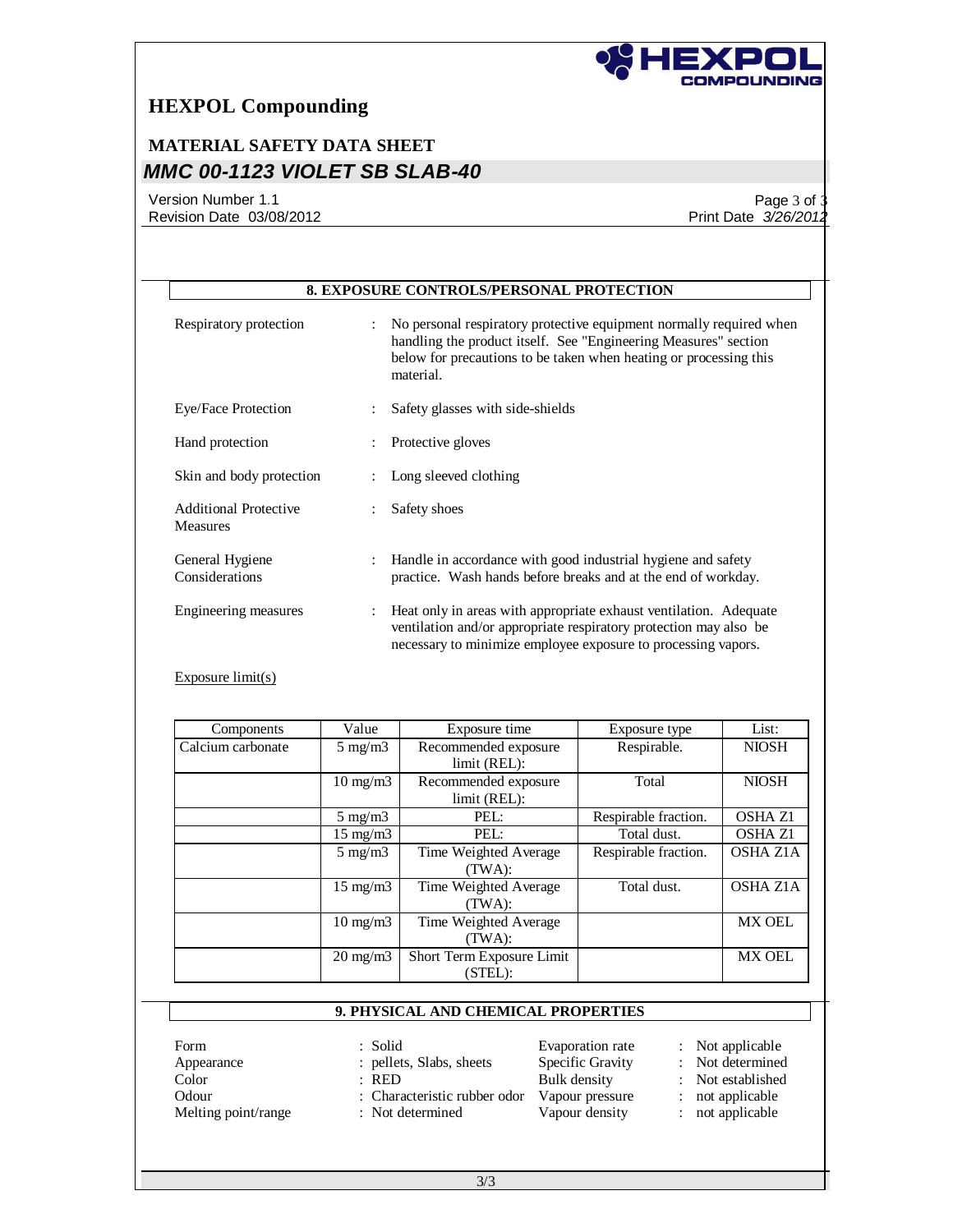

## **MATERIAL SAFETY DATA SHEET** *MMC 00-1123 VIOLET SB SLAB-40*

Version Number 1.1 Revision Date 03/08/2012

Page 4 of  $4$ Print Date *3/26/2012*

| <b>Boiling Point:</b><br>Water solubility |                      | : not applicable<br>: Insoluble | pH                                                                         | : not applicable                                                 |  |
|-------------------------------------------|----------------------|---------------------------------|----------------------------------------------------------------------------|------------------------------------------------------------------|--|
|                                           |                      |                                 | <b>10. STABILITY AND REACTIVITY</b>                                        |                                                                  |  |
| Stability                                 |                      | Stable.                         |                                                                            |                                                                  |  |
| Hazardous Polymerization                  |                      | Will not occur.                 |                                                                            |                                                                  |  |
| Conditions to avoid                       |                      | decomposition, do not overheat. |                                                                            | Keep away from oxidizing agents and open flame. To avoid thermal |  |
| Incompatible Materials                    |                      |                                 | Incompatible with strong acids and oxidizing agents.                       |                                                                  |  |
| Hazardous decomposition<br>products       | $\ddot{\phantom{0}}$ |                                 | (NO <sub>x</sub> ), other hazardous materials, and smoke are all possible. | Carbon dioxide (CO2), carbon monoxide (CO), oxides of nitrogen   |  |
|                                           |                      |                                 | <b>11. TOXICOLOGICAL INFORMATION</b>                                       |                                                                  |  |

This mixture has not been evaluated as a whole for health effects. Exposure effects listed are based on existing health data for the individual components which comprise the mixture.

#### **Toxicity Overview**

This product contains the following components which in their pure form have the following characteristics:

| $\mathbf{v}$                                      | $\sim$<br>hemical_<br>Name | $\Gamma$ $\alpha$<br>±ffect | rarget i<br>Jrgan |
|---------------------------------------------------|----------------------------|-----------------------------|-------------------|
| $\overline{ }$<br>-که<br>$\overline{\phantom{0}}$ | . carbonate<br>alcium      | <b>trutant</b>              | Skin.<br>Eves.    |

LC50 / LD50

This product contains the following components which, in their pure form, have the following toxicity data:

| CAS-No.  | Chemical Name     | Route    | Value      | <b>Species</b> |
|----------|-------------------|----------|------------|----------------|
| 471-34-1 | Calcium carbonate | Oral     | 6.450      | ratratmouse    |
|          |                   | LD500ral | mg/kg6,450 |                |
|          |                   | LD500ral | mg/kg6,450 |                |
|          |                   | LD50     | mg/kg      |                |

|                                  | <b>12. ECOLOGICAL INFORMATION</b>                                                   |
|----------------------------------|-------------------------------------------------------------------------------------|
| Persistence and degradability    | Not readily biodegradable.<br>$\ddot{\phantom{a}}$                                  |
| <b>Environmental Toxicity</b>    | Chemicals are not readily available as they are bound within the<br>polymer matrix. |
| <b>Bioaccumulation Potential</b> | Chemicals are not readily available as they are bound within the<br>polymer matrix. |
| Additional advice                | not applicable                                                                      |
|                                  | <b>13. DISPOSAL CONSIDERATIONS</b>                                                  |
|                                  |                                                                                     |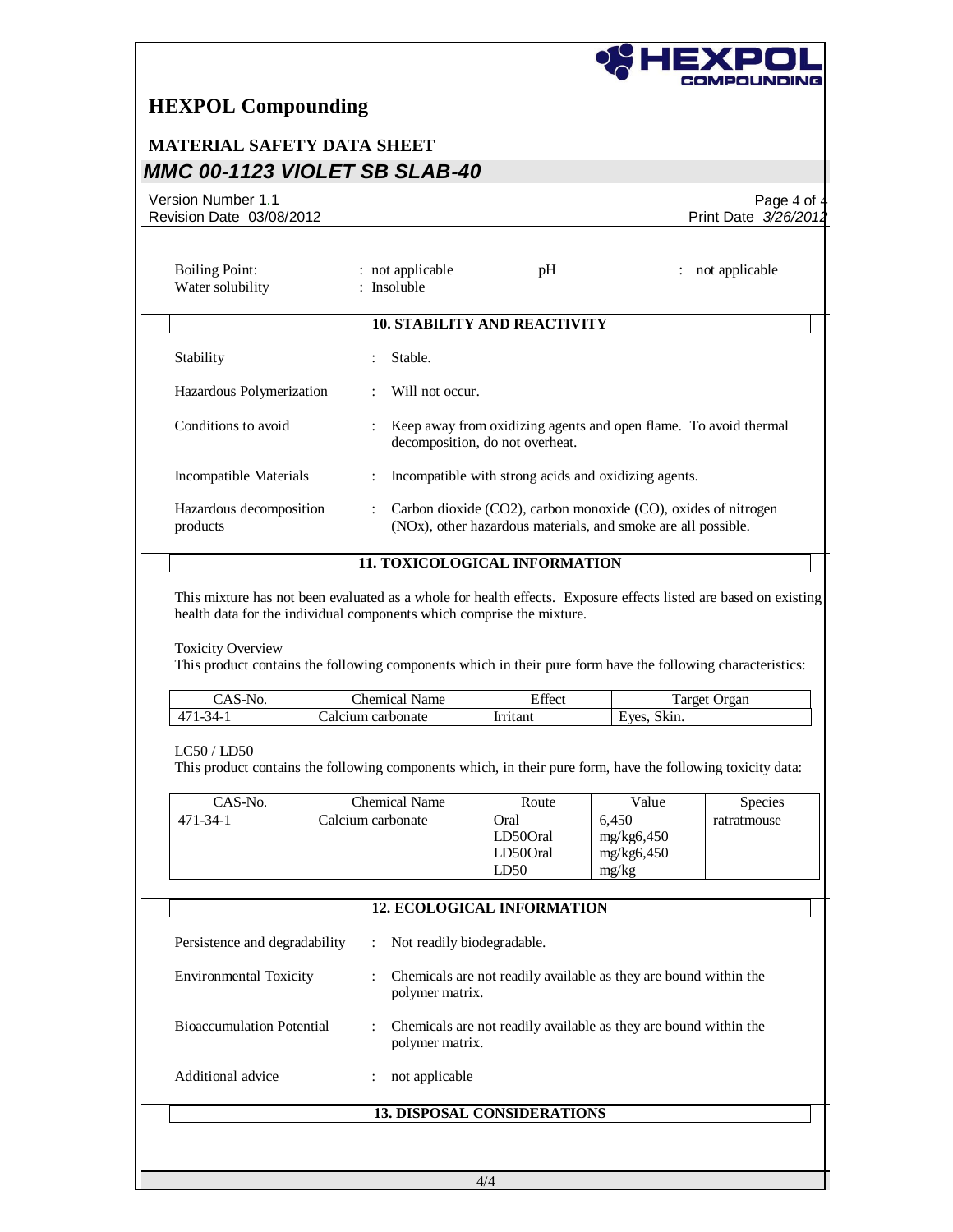

## **MATERIAL SAFETY DATA SHEET** *MMC 00-1123 VIOLET SB SLAB-40*

| Version Number 1.1<br>Revision Date 03/08/2012           | Page 5 of \$<br>Print Date 3/26/2012                                                                                                                                                                                                                                           |
|----------------------------------------------------------|--------------------------------------------------------------------------------------------------------------------------------------------------------------------------------------------------------------------------------------------------------------------------------|
|                                                          |                                                                                                                                                                                                                                                                                |
| Product                                                  | Where possible recycling is preferred to disposal or incineration. The<br>generator of waste material has the responsibility for proper waste<br>classification, transportation and disposal in accordance with<br>applicable federal, state/provincial and local regulations. |
| Contaminated packaging                                   | Recycling is preferred when possible. The generator of waste<br>material has the responsibility for proper waste classification,<br>transportation and disposal in accordance with applicable federal,<br>state/provincial and local regulations.                              |
|                                                          | <b>14. TRANSPORT INFORMATION</b>                                                                                                                                                                                                                                               |
| U.S. DOT Classification                                  | Refer to specific regulation.                                                                                                                                                                                                                                                  |
| ICAO/IATA (air)                                          | Refer to specific regulation.                                                                                                                                                                                                                                                  |
| IMO / IMDG (maritime)                                    | Refer to specific regulation.                                                                                                                                                                                                                                                  |
|                                                          | <b>15. REGULATORY INFORMATION</b>                                                                                                                                                                                                                                              |
| <b>US</b> Regulations:                                   |                                                                                                                                                                                                                                                                                |
| <b>OSHA Status</b>                                       | : Classified as hazardous based on components.                                                                                                                                                                                                                                 |
| <b>TSCA Status</b>                                       | All components of this product are listed on or exempt from the<br>TSCA Inventory.                                                                                                                                                                                             |
| US. EPA CERCLA Hazardous Substances (40 CFR 302)         |                                                                                                                                                                                                                                                                                |
| not applicable                                           |                                                                                                                                                                                                                                                                                |
|                                                          |                                                                                                                                                                                                                                                                                |
| California Proposition<br>65                             | : Not applicable                                                                                                                                                                                                                                                               |
| SARA Title III Section 302 Extremely Hazardous Substance |                                                                                                                                                                                                                                                                                |
|                                                          | Unless specific chemicals are identified under this section, this product is Not Applicable under this regulation                                                                                                                                                              |
|                                                          |                                                                                                                                                                                                                                                                                |
| SARA Title III Section 313 Toxic Chemicals:              |                                                                                                                                                                                                                                                                                |
|                                                          | Unless specific chemicals are identified under this section, this product is Not Applicable under this regulation                                                                                                                                                              |
|                                                          |                                                                                                                                                                                                                                                                                |
|                                                          |                                                                                                                                                                                                                                                                                |